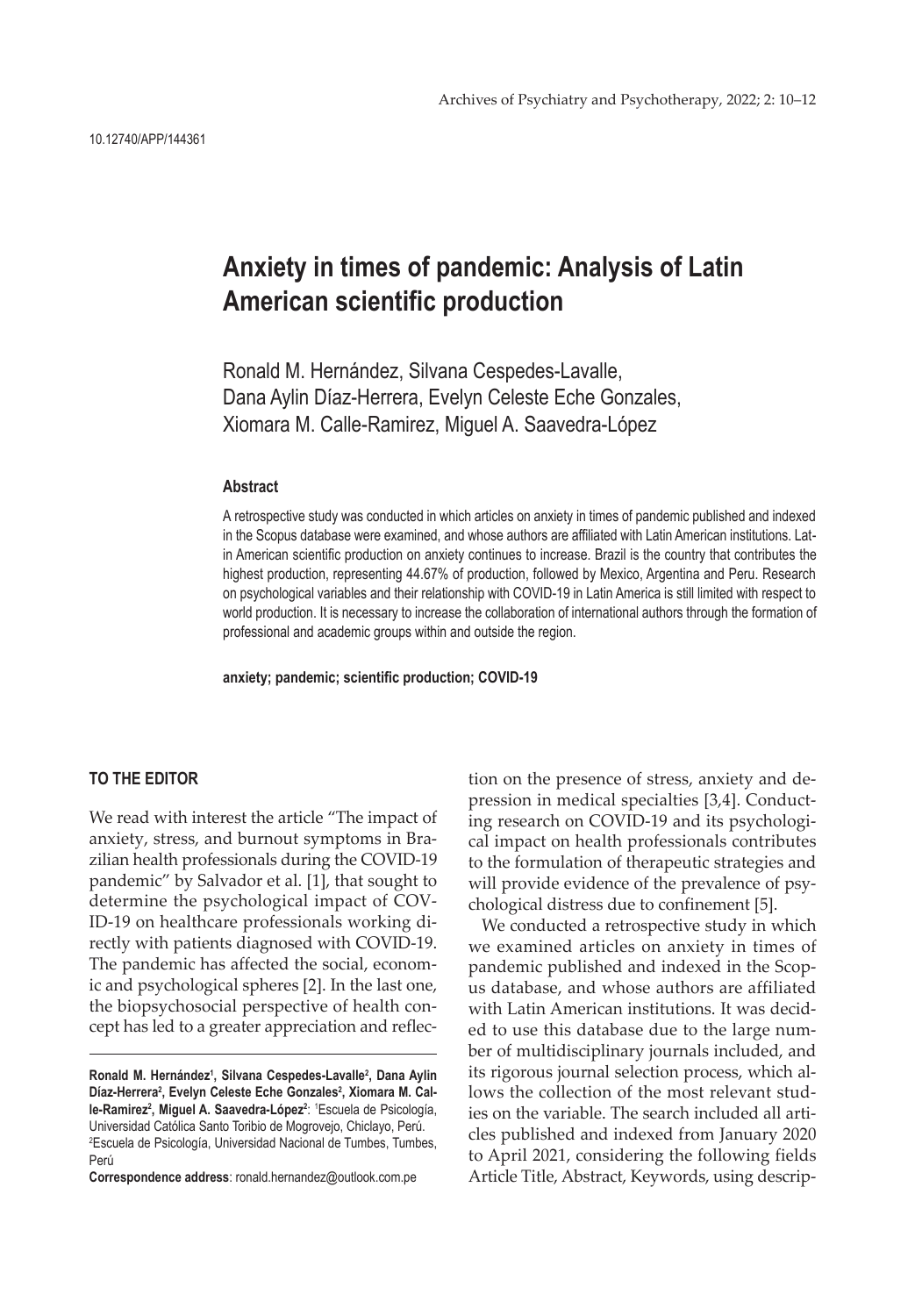tors in the search terms: "Anxiety" OR "Anxiety Disorders" OR "Panic Disorder" OR "Panic" OR "Agoraphobia" OR "Social Anxiety" and its relation to the terms "2019-nCoV" OR "SARS-CoV-2" OR "2019 novel coronavirus" OR "COV-ID-19 OR "Coronavirus disease 2019". A total of 347 articles were found, including in the analysis 8 documentary articles: Articles (80.69%); Reviews (10.95%); Letters to the Editor (4.03%);

and others (4.32%). The Latin American scientific production on anxiety continues to increase. Brazil is the country that contributes to the highest production, representing 44.67% of the production, followed by Mexico, Argentina and Peru, countries that have 25 to more publications. There are 4 countries (Puerto Rico; Bolivia, El Salvador and Costa Rica) with at least 1 publication (Table 1).

| Country            | 2020           |       | 2021           |               | Total                    |       |
|--------------------|----------------|-------|----------------|---------------|--------------------------|-------|
|                    | n              | $\%$  | n              | $\frac{0}{0}$ | n.                       | $\%$  |
| <b>Brazil</b>      | 70             | 20.17 | 85             | 24.50         | 155                      | 44.67 |
| Mexico             | 19             | 5.48  | 19             | 5.48          | 38                       | 10.95 |
| Argentina          | 17             | 4.90  | 10             | 2.88          | 27                       | 7.78  |
| Peru               | 16             | 4.61  | 10             | 2.88          | 26                       | 7.49  |
| Colombia           | 15             | 4.32  | $9\,$          | 2.59          | 24                       | 6.92  |
| Chile              | 15             | 4.32  | 11             | 3.17          | 26                       | 7.49  |
| Ecuador            | 11             | 3.17  | 10             | 2.88          | 21                       | 6.05  |
| Paraguay           | 5              | 1.44  | $\overline{2}$ | 0.58          | $\overline{7}$           | 2.02  |
| Panama             | $\mathfrak{Z}$ | 0.86  | $\mathbf 0$    | 0.00          | $\overline{3}$           | 0.86  |
| Cuba               | $\overline{2}$ | 0.58  | $\overline{2}$ | 0.58          | $\overline{\mathcal{L}}$ | 1.15  |
| Dominican Republic | 1              | 0.29  | $\overline{2}$ | 0.58          | 3                        | 0.86  |
| Honduras           | 1              | 0.29  | $\overline{2}$ | 0.58          | 3                        | 0.86  |
| Jamaica            | 1              | 0.29  | $\mathbf{1}$   | 0.29          | $\overline{2}$           | 0.58  |
| <b>Bolivia</b>     | 1              | 0.29  | $\pmb{0}$      | 0.00          | 1                        | 0.29  |
| El Salvador        | 1              | 0.29  | $\pmb{0}$      | 0.00          | 1                        | 0.29  |
| Uruguay            | $\pmb{0}$      | 0.00  | $\overline{2}$ | 0.58          | $\overline{2}$           | 0.58  |
| Venezuela          | $\pmb{0}$      | 0.00  | $\overline{2}$ | 0.58          | $\overline{2}$           | 0.58  |
| Costa Rica         | $\pmb{0}$      | 0.00  | 1              | 0.29          | 1                        | 0.29  |
| Puerto Rico        | $\mathbf 0$    | 0.00  | 1              | 0.29          | 1                        | 0.29  |

**Table 1.** Percentage distribution of scientific production on anxiety in times of pandemics in Latin American countries.

Research on psychological variables and their relationship with COVID-19 in Latin America is still limited with respect to world production. It is necessary to increase the collaboration of international authors through the formation of professional and academic groups within and outside the region. It is necessary to strengthen psychological therapy studies and healthy lifestyle habits in order to achieve an adequate management of patients and their families, avoiding the aggravation of the symptoms of the disease.

## **REFERENCES**

- 1. Salvador A, Jaloto A, Zuanazzi A, Pereira A, Magarotto G, Carvalho L. Impact of anxiety, stress, and burnout symptoms in Brazilian health professionals during the COVID-19 pandemic. Arch. Psychiatry Psychother. 2021;23(1):7–13. https://doi.org/10.12740/APP/133639
- 2. Gutierrez Tarazona RF, Gonzalez Sanchez AE. Importancia de los factores que influyen en el desarrollo de ansiedad, depresión y estrés durante la pandemia de la COV-ID-19. Rev haban cienc méd. 2021; 20(2): e3842
- 3. Xiao H, Zhang Y, Kong D, Li S, Yang N. The Effects of Social Support on Sleep Quality of Medical Staff Treating Patients with Coronavirus Disease 2019 (COVID-19).